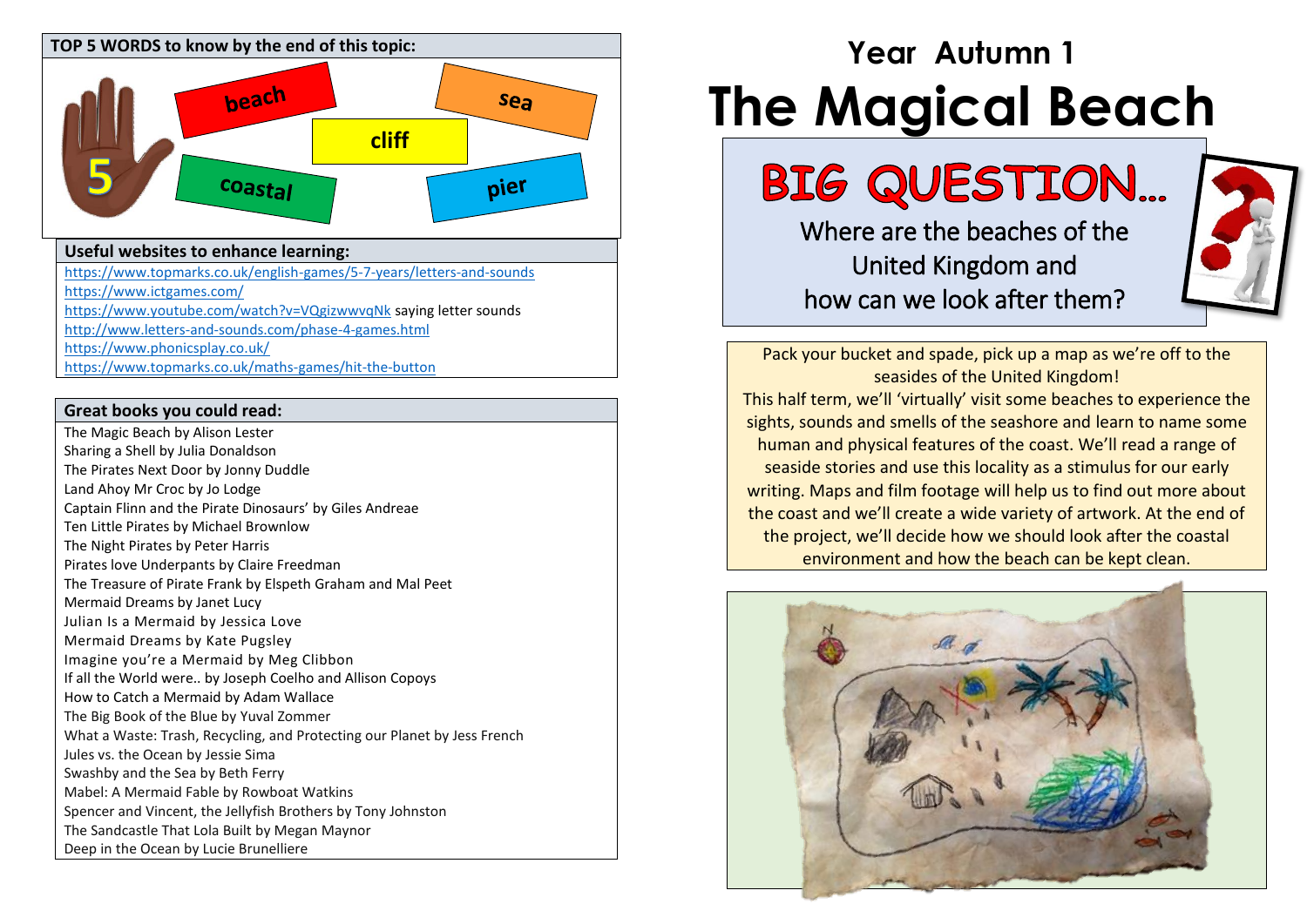## **In this topic, you will learn…**

| <b>Reading</b> | We will explore a wide range of enriching, diverse texts (see        |
|----------------|----------------------------------------------------------------------|
|                | examples listed) encouraging the children to engage in thinking      |
|                | about the use of language and form. Lots of our texts will be        |
|                | focusing on beach adventures, pirates and mermaids (please see       |
|                | 'Great books you could read') In phonics, we will be focusing on     |
|                | consolidating our decoding and blending skills to support reading    |
|                | unfamiliar words and building fluency. We will begin to decode       |
|                | alien (nonsense) words using our focus sounds. The children will     |
|                | also be learning new sounds and reading phonetically decodable       |
|                | two- syllable and three- syllable words. We use the RWI              |
|                | resources for phonics but follow the progression of the Letters      |
|                | and Sounds scheme. Please see here.                                  |
|                |                                                                      |
|                | How you can help at home:                                            |
|                | Recapping the focus words and sounds of the week - these will        |
|                | be shared in your child's reading journal. Please refamiliarize      |
|                | yourself with the correct pronunciation of the sounds here.          |
|                | Visit or join your local library and choose new stories to share.    |
|                | Please note: Due to Covid-19 - libraries are only doing click &      |
|                | collect service at the moment.                                       |
|                | Read everyday with your child, and have fun $\odot$                  |
|                | Your child will be given two reading books each week, these will     |
|                | be changed on a Friday. Please use this time to read each book a     |
|                | couple of times to increase their fluency and pace and to develop    |
|                | a greater understanding of what they have read.                      |
|                | Access your Bug Club account to practise reading too.                |
|                | Read traditional tales and encourage your child to retell it orally. |
|                | Share culturally/ gender and diverse texts based on our topic e.g.   |
|                | Julian is a Mermaid.                                                 |
|                | Can you look at the illustrations in the story?                      |
|                |                                                                      |
|                |                                                                      |
|                |                                                                      |
|                |                                                                      |
|                |                                                                      |

| In this topic, you will learn |                                                                                                                                                                                                                                                                                                                                                                                                                                                                                                                                                                                                     |  |  |
|-------------------------------|-----------------------------------------------------------------------------------------------------------------------------------------------------------------------------------------------------------------------------------------------------------------------------------------------------------------------------------------------------------------------------------------------------------------------------------------------------------------------------------------------------------------------------------------------------------------------------------------------------|--|--|
| <b>Computing</b>              | Children will focus on keeping safe and linking this to using<br>computers. They will develop mouse skills to draw and create<br>pictures and shapes. Children will be able to identify<br>technology and its benefits and to store and retrieve work<br>independently.<br>How you can help at home:<br>Can your child safely log in to your computer at home?<br>Can they draw a shape using the touch pad/mouse?<br>Can you discuss the safety rules for using the internet? Why<br>are these important?                                                                                          |  |  |
| <b>Geography</b>              | The children will be learning how to use a map and globe.<br>They will be finding locations relevant to their own<br>experiences and backgrounds. They will begin to use<br>geographical vocabulary to describe locations. The children<br>will also explore coastal areas of the UK and locate this on a<br>map. They will begin to learn the physical and human features<br>of the beach eg. Beach, cliff, coast and begin to make their<br>own simple maps. We will also explore the global concerns<br>about our ocean wildlife and what we need to do to keep our<br>beaches clean and safe.   |  |  |
|                               | How you can help at home:<br>Have a look at a world map/globe, can you find the UK? Can<br>you find Hampton Hill? Discuss where you may have visited as<br>a family. Can you locate on a map where other friends and<br>family members may live across the world? Can you locate on<br>a map where your child's class animal lives?<br>Have a look at google maps, can you find your house/high<br>street/Bushy Park/Carlisle Park?<br>Can you research David Attenborough? Why is he important?<br>Watch https://www.bbc.co.uk/programmes/b0074mn1<br>Can you design a 'Protect our beach' poster? |  |  |
| <b>Music</b>                  | Children will listen to and identify what they like about a piece<br>of music. They will be learning the differences between pulse,<br>rhythm and pitch and to learn how to rap through old school<br>hip hop style music.                                                                                                                                                                                                                                                                                                                                                                          |  |  |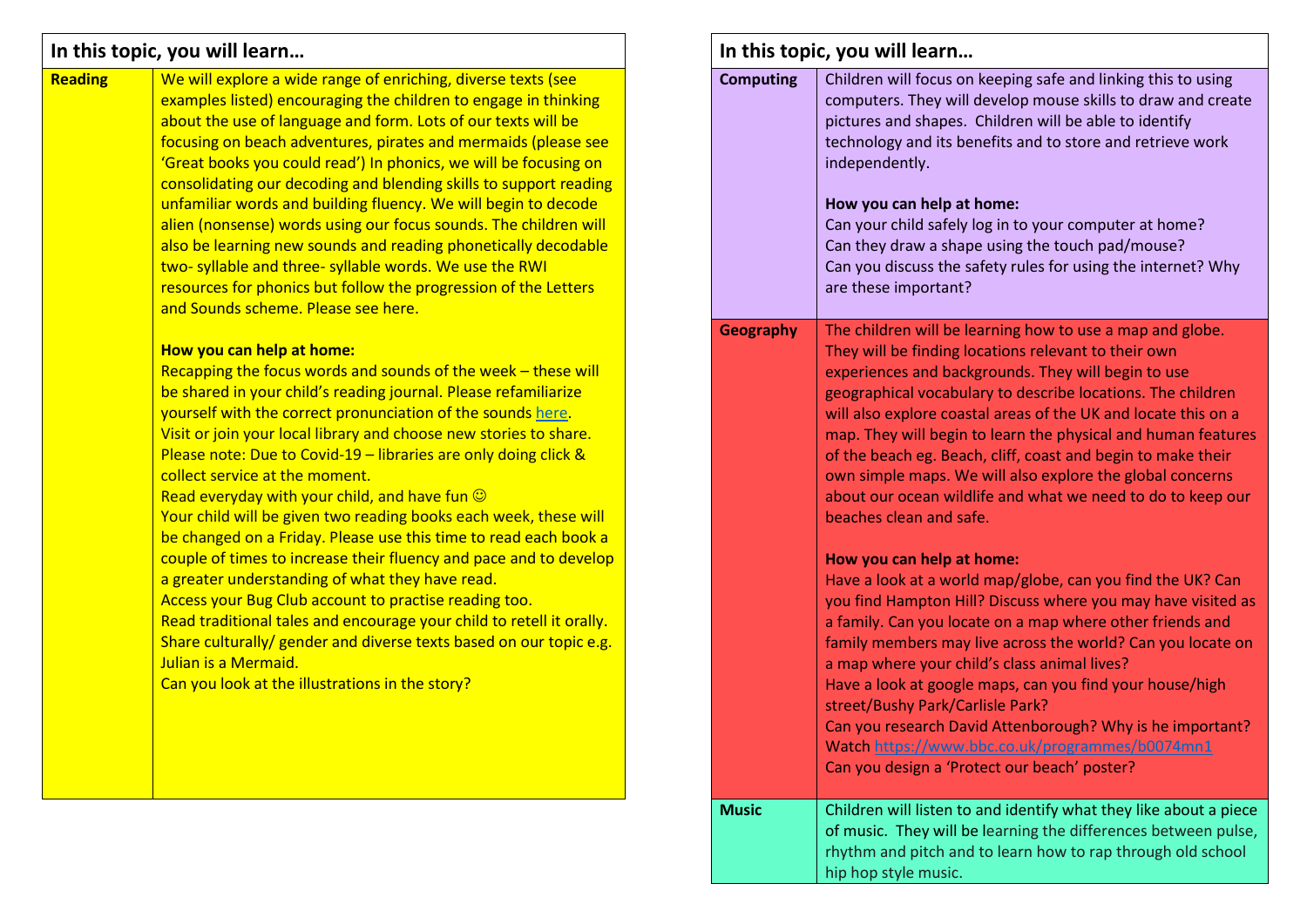| <b>Writing</b>     | Our writing focus is to say a sentence aloud and then write it<br>using finger spaces, capital letters and full stops. Children will be<br>learning to spell high frequency words accurately and will be<br>practising this in a range of ways in our environment. We will<br>introduce pre-cursive script in preparation for learning to join<br>letters.<br>How you can help at home:<br>Encourage your child to begin to make up stories of their own.                                     |                                     | How you can help at home:<br>Can you listen to different genres of music at home? Discuss<br>which genre is your favourite? Why?<br>Can you hear, feel and clap to the rhythm of different styles of<br>music?<br>The children will be learning to compose their own rap, they<br>will learn that rapping is a style of music in which the artist<br>can talk over the beat. Can you compose your own family rap?                                                                               |
|--------------------|-----------------------------------------------------------------------------------------------------------------------------------------------------------------------------------------------------------------------------------------------------------------------------------------------------------------------------------------------------------------------------------------------------------------------------------------------------------------------------------------------|-------------------------------------|-------------------------------------------------------------------------------------------------------------------------------------------------------------------------------------------------------------------------------------------------------------------------------------------------------------------------------------------------------------------------------------------------------------------------------------------------------------------------------------------------|
|                    | Can they write it?<br>Encourage your child to make marks using large whole-body<br>movements.<br>Can you practise our pre cursive letter shapes with big chalks, in<br>flour/sand, on the wall etc.?<br>Can you say and write a silly sentence?                                                                                                                                                                                                                                               | <b>P.S.H.E</b>                      | Children will be exploring being part of a community and what<br>that means. Children will discuss what to do when they feel<br>sad or have a problem and will be able to identify a range of<br>feelings.<br>How you can help at home:<br>Picture books are an extremely effective way to engage with                                                                                                                                                                                          |
| <b>Mathematics</b> | The children will learn to count, read and write forwards and<br>backwards from any number 0 to 10. They will learn to count one<br>more or one less from a given number. The children will practise<br>sorting, counting and grouping objects in different ways. They<br>will accurately count objects with one-to-one correspondence to<br>start to compare groups. The children will be learning and<br>exploring different ways to make 10 involving addition and<br>subtraction symbols. |                                     | your child's emotions. It has been a strange year and now<br>more than ever it is fundamental for us to discuss our<br>emotions.<br>Books that you may find useful:<br>The Invisible String by Patrice Karst<br><b>Silly Billy by Anthony Browne</b><br>Ruby's Worry by Tom Percival                                                                                                                                                                                                            |
|                    | How you can help at home:<br>Practise singing the days of the week. Ask your child each day.<br>Sing counting songs that involve counting to 100.<br>Can you explore different ways to make 10<br>Can you spot numbers in our environment, for example, on the<br>bus door numbers, number plates etc<br>Go to the park, make collections of 10 - which different ways can<br>you split them? For example, 4 and 6.<br>Can you make collections at the park, how will you sort your           | <b>Physical</b><br><b>Education</b> | Children will be exploring ways to travel and move. They will<br>be finding ways to demonstrate control in their movements<br>and how to link them together to form a routine. Indoor PE<br>focuses on travelling movements, balancing, stability and<br>taking off and landing safely on our large apparatus<br>equipment. Our outdoor PE sessions will focus ball skills,<br>including rolling, kicking, jumping, throwing, catching,<br>bouncing and dribbling.<br>How you can help at home: |
|                    | findings? For example, leaves, sticks and conkers.<br>Can you name and find 2D and 3D shapes in the environment?<br>Can you refer to the time at key points in our day, for example, 8<br>o'clock is breakfast time.                                                                                                                                                                                                                                                                          |                                     | Keep active every day. Consider different ways of travelling to<br>school - can you walk/ cycle or scoot?<br>Can you practise your throwing and catching skills using a<br>bean bag?<br>Can you make up a passing game using a bean bag or a ball?<br>Perhaps you could involve your whole family?                                                                                                                                                                                              |